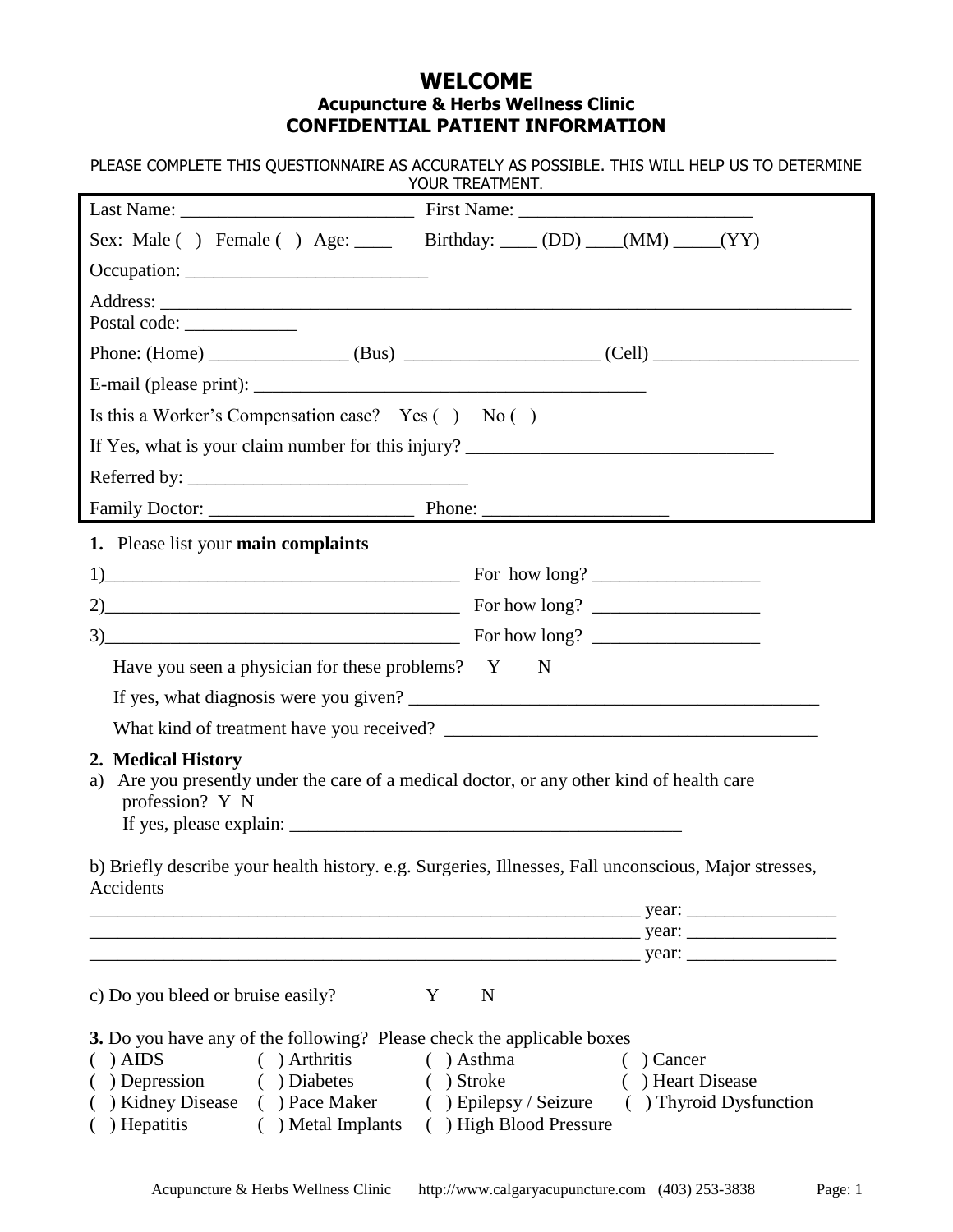# **4**. Are you presently taking any kind of **medication or nutritional supplement**?

| Y N<br>Name                           | If yes, please specify.                                                                                                          | Dosage per day<br><b>Reason for taking</b>                                       |
|---------------------------------------|----------------------------------------------------------------------------------------------------------------------------------|----------------------------------------------------------------------------------|
|                                       |                                                                                                                                  |                                                                                  |
|                                       |                                                                                                                                  |                                                                                  |
|                                       |                                                                                                                                  |                                                                                  |
|                                       | Are you on anti-coagulant medication? Y                                                                                          | N                                                                                |
|                                       |                                                                                                                                  |                                                                                  |
| 6. Chill/fever: Y N                   |                                                                                                                                  |                                                                                  |
| <b>7. Sweating:</b> Do you sweat? Y N |                                                                                                                                  | If yes, $( )$ day sweat $( )$ night sweat $( )$ spontaneous sweat at rest        |
| 8. Appetite / digestion               | Appetite: ( ) normal ( ) increased ( ) decreased<br>() sour regurgitation                                                        | Digestion: () heart burn () nausea/vomiting () hiccups /belching/bloating        |
|                                       | <b>9. Thirst:</b> $Y \ N$ If yes, do you desire: Hot () Cold ()                                                                  |                                                                                  |
|                                       | 10. Stools / bowel () Normal () Constipation () Diarrhea                                                                         |                                                                                  |
| 11. Urine / Bladder Function          | () Normal () Increased frequency () Urgency to go<br>() Difficulty urinating () Pain or burning during urination                 |                                                                                  |
|                                       | 12. Pain: Are you experiencing any pain? Y N Where?                                                                              | How would you rate your pain from a scale 0 to 10 (worst)? Score: ______________ |
|                                       | $\left( \quad \right)$ dizziness: how often?                                                                                     |                                                                                  |
|                                       | <b>14. Sleep</b> () normal () increased () decreased<br>Dreams: ( ) No ( ) seldom ( ) a lot ( ) nightmares                       |                                                                                  |
| 15. Energy level                      | Your energy in general: () normal () decreased<br>Concentration/memory: () normal () decreased<br>Are you physically active? Y N |                                                                                  |
| <b>16. Emotional state:</b>           | Which of the following emotions do you feel often?<br>() frustration () anger () insecurity () fear                              | () sadness () grief () anxiety () worry () irritability                          |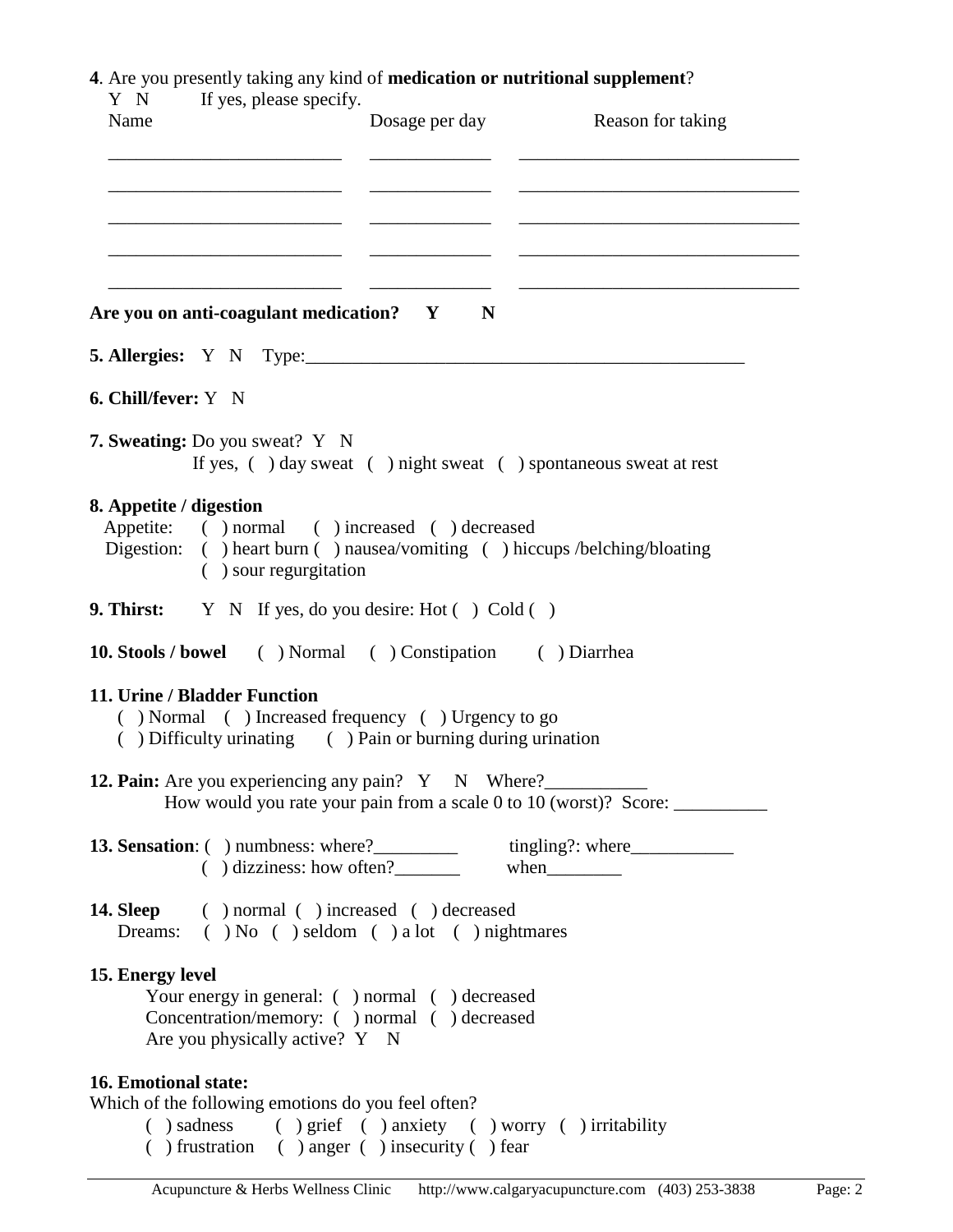### **17. Ears & Eyes**

| Ears:   | tinnitus: Y N | deafness: Y N                  |  |  |
|---------|---------------|--------------------------------|--|--|
| Vision: |               | () normal () decreased others: |  |  |

### **18. Do you experience or have you experienced any of the following in the past month?**

- ( ) Shortness of breath ( ) Palpitations ( ) Pain or tightness in the chest
- ( ) Swelling (if yes, where\_\_\_\_\_\_\_\_\_\_\_\_\_\_\_\_\_\_\_\_\_\_\_\_\_\_\_\_\_\_\_\_\_\_\_\_\_\_\_\_\_\_\_\_ )
- $($ ) Skin problem (if yes, describe:  $\sqrt{2}$  )

\_\_\_\_\_\_\_\_\_\_\_\_\_\_\_\_\_\_\_\_\_\_\_\_\_\_\_\_\_\_\_\_\_\_\_\_\_\_\_\_\_\_\_\_\_\_\_\_\_\_\_\_\_\_\_\_\_\_\_\_\_\_\_\_\_\_\_\_\_\_\_\_\_

\_\_\_\_\_\_\_\_\_\_\_\_\_\_\_\_\_\_\_\_\_\_\_\_\_\_\_\_\_\_\_\_\_\_\_\_\_\_\_\_\_\_\_\_\_\_\_\_\_\_\_\_\_\_\_\_\_\_\_\_\_\_\_\_\_\_\_\_\_\_\_\_\_

### **19. Any information you would like your acupuncturist to know.**

### **20. Females only**

| Pregnancy: Are you pregnant presently? Y N If Yes, how many weeks: _____        |
|---------------------------------------------------------------------------------|
| # of pregnancy: ____ # of births: ____ () hemorrhage                            |
| Menses: Age at last menses (if you are post-menopausal): ______                 |
| Cycle: () regular () irregular () early period () late period Duration: _______ |
| Amount: () normal () scanty () excessive                                        |
| Color: () normal () dark () pale () purple/black                                |
| Quality: () normal () clots () watery                                           |
| Pain: () yes () no If yes, pain occurs before ()/during ()/after period().      |
| Do you experience pre-menses syndrome (PMS)? Y N                                |
| Vaginal discharge: Y, N () white () yellow () greenish $\&$ smelly              |
| () vaginal dryness () vaginal soreness                                          |

## **THANK YOU!**

I hereby declare that the above information is correct and that I have not withheld any medical information or not showing-up. I consent to acupuncture treatments.

**\_\_\_\_\_\_\_\_\_\_\_\_\_\_\_\_\_\_\_\_\_\_\_\_\_\_\_\_\_\_\_\_\_\_\_\_ \_\_\_\_\_\_\_\_\_\_\_\_\_\_\_\_\_\_\_\_\_\_\_\_**

**\_\_\_\_\_\_\_\_\_\_\_\_\_\_\_\_\_\_\_\_\_\_\_\_\_\_\_\_\_\_\_\_\_\_\_\_ \_\_\_\_\_\_\_\_\_\_\_\_\_\_\_\_\_\_\_\_\_\_\_\_**

**Patient Signature Date** 

**\_\_\_\_\_\_\_\_\_\_\_\_\_\_\_\_\_\_\_\_\_\_\_\_\_\_\_\_\_\_\_\_\_\_\_\_**

**Parent or Guardian Signature for patient age under18 years old**

**We are trying to provide a flexible schedule for you to receive acupuncture treatment at this clinic. However, to avoid delay of other patient's treatment, please let us know 24 working hours prior to your appointment if you cancel the appointment. Otherwise, full fee will be charged for a late cancellation. I hereby declare to follow this policy.** 

**Patient's Signature Date**